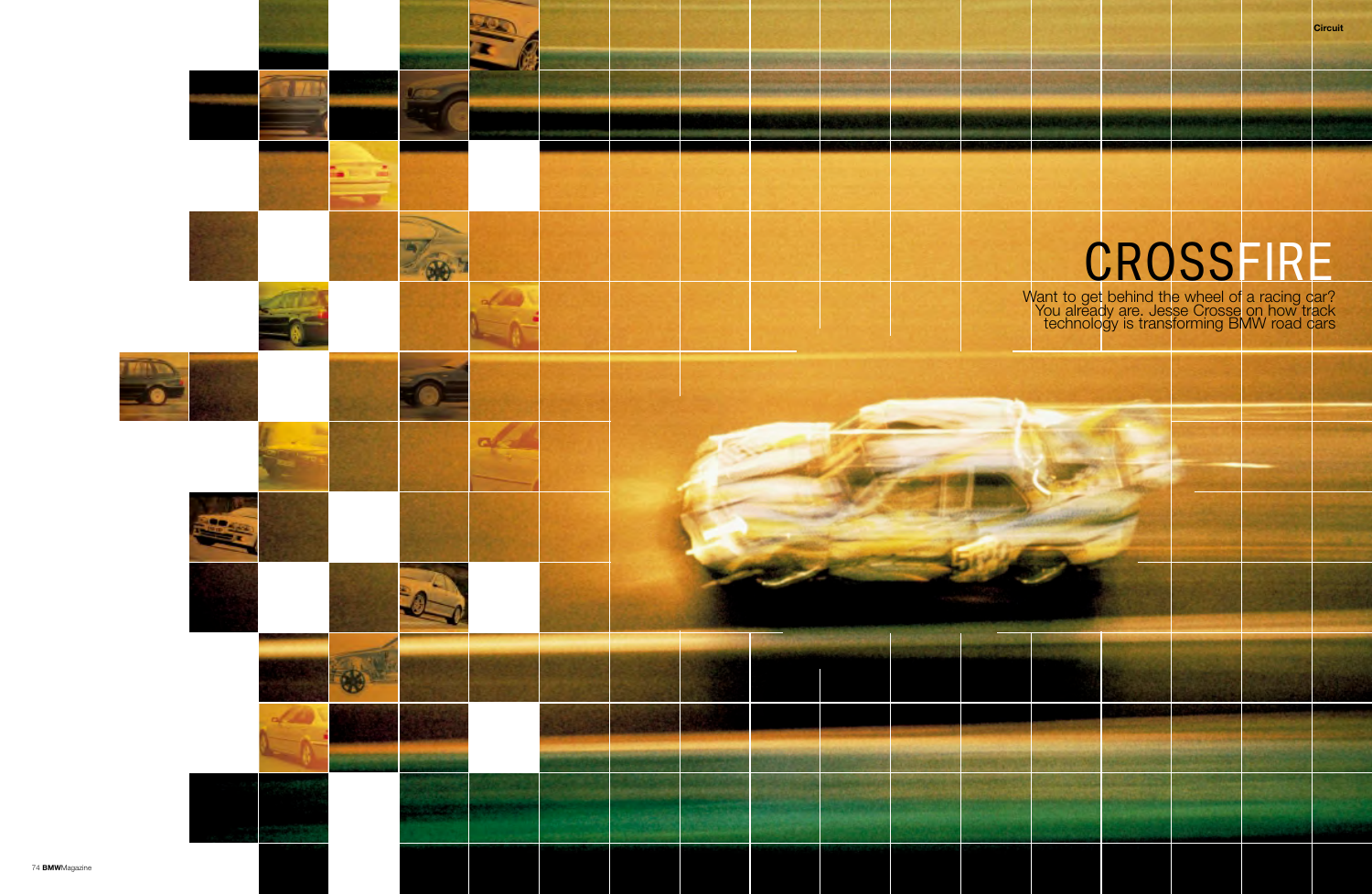**The look on Wolfgang Nehse's face is beginning to worry me.** At dinner the night before he was relaxed but now his eyes have narrowed, the corners of his mouth turned down into a snarl. He's staring through the M3's windscreen, his gaze fixed on a point near the end of the racetrack's start-finish straight. He reaches for the stubby aluminium-trimmed lever, pushes it forward hard and mashes the throttle pedal into the carpet.

The M3's straight-six engine barks a swift response and within half a second is howling and snarling defiance at the hidden electronics keeping the wheels stationary on the smooth tarmac. I just have time for a nervous tweak of my safety harness before the clutch finally bites. And it starts – four laps of punishing, blistering, G-force-laden mayhem.

The M3 trails a line of smoking rubber as Nehse aims a swift prod at the stumpy lever of the Sequential M Gearbox and launches it down the first straight, its 321bhp engine

unleashed in a joyous crescendo. With no clutch pedal, the shift into second seems instantaneous. My head snaps forward and back, neck muscles nowhere. I promise track. In 1940 a streamlined version won the Mille Miglia myself – again – I'll join the local gym once this is over.

We slam into the first right-hander, tyres howling in protest, my shin bones threatening to burst through my knee caps as Nehse hits the brakes. On the back straight I sneak a quick glance at Nehse's face and realise I'm in even more trouble than I thought. His determined snarl has softened into a smile. He's enjoying himself. He *likes* this.

The date was 1998, the track Oulton Park in Cheshire, but the memory lingers. It was a thrilling drive but that wasn't what impressed me most. What struck me at the time was that Wolfgang was not a racing driver but the chief engineer behind the Formula One-style Sequential M Gearbox (SMG) and we were on a test run, working out how this

motorsport-inspired technology could be transferred to the cars we drive every day on ordinary roads.

BMW's history is full of examples of how its road cars have been adapted for racing. What is, perhaps, less appreciated is how lessons learned from track success have been ploughed back into the next generation of road cars to improve the bloodline. And it's not just M cars. Deliver the merest sliver from a 316i to a mechanic and he'll find motorsport DNA.

> 286bhp,<br>six-cylinder M3 **1992**

Today, there are as many motorsport-inspired options on road cars as there are colours. You can now have sequential paddle-shift gearboxes in dozens of models – not to mention the hundreds of engineering tweaks that have made it from the racetrack to production-car engines. More and more customers are grabbing Formula One-driven technology with both hands. One quarter of buyers of the new Z4 are expected to choose the sequential 'box.

How did we get here? To find out, you need to go back to the 1930s when BMW's 328s ruled the road as well as the outright. It set the tone for the future, creating the bond between road and track that has remained ever since. Fast-forward to the '60s and what do you see? Racing grids – and roads – full of all-conquering 'New Class' 2002s.

In 1972, the corporate horsepower kicked in with the creation of BMW M GmbH. The results were devastating, the 3.0 CSL becoming the most successful touring car of its era winning six European Championships between 1973 and 1979. In 1978, the dedicated sports subsidiary also built the M1 GT. It was the first racer from BMW not to be based on a production model but its fabulous 24-valve straight-six engine would later appear in road-going versions of both the M635 CSi and the first M5 in 1984. Not surprising,





Nelson Piquet becomes F1 World Champion driving a Brabham-BMWBMW M5 and M635 CSilaunched in Germany powered by the 286bhp, 3.5-litre six-cylinder engine from the M1



Dieter Quester wins European Touring Car Championship in a BMW 2002



A BMW 3.2 CSL wins the European Championship in the hands of Carlo Facetti and Manfred Finotto for the sixth time since 1973. BMW launches M1 Pro Car Series



McLaren F1 GTRwins Le Mans, powered by a BMW V12 engine





is launched

BMW entersFormula One

## FOUR LAPS OF PUNISHING, BLISTERING, G-FORCE MAYHEM – WITH A BMW ENGINEER AT THE WHEEL



**Streamlined**  BMW 328 wins the Mille Miglia



**BMW's huge investment in F1 pays off in road cars** 

HALF A CENTURY – NO HALF MEASURESFifty years of performance peaks, in pictures

NATIONAL MOTOR MUSEUM, GETTY, LAT, SUTTON

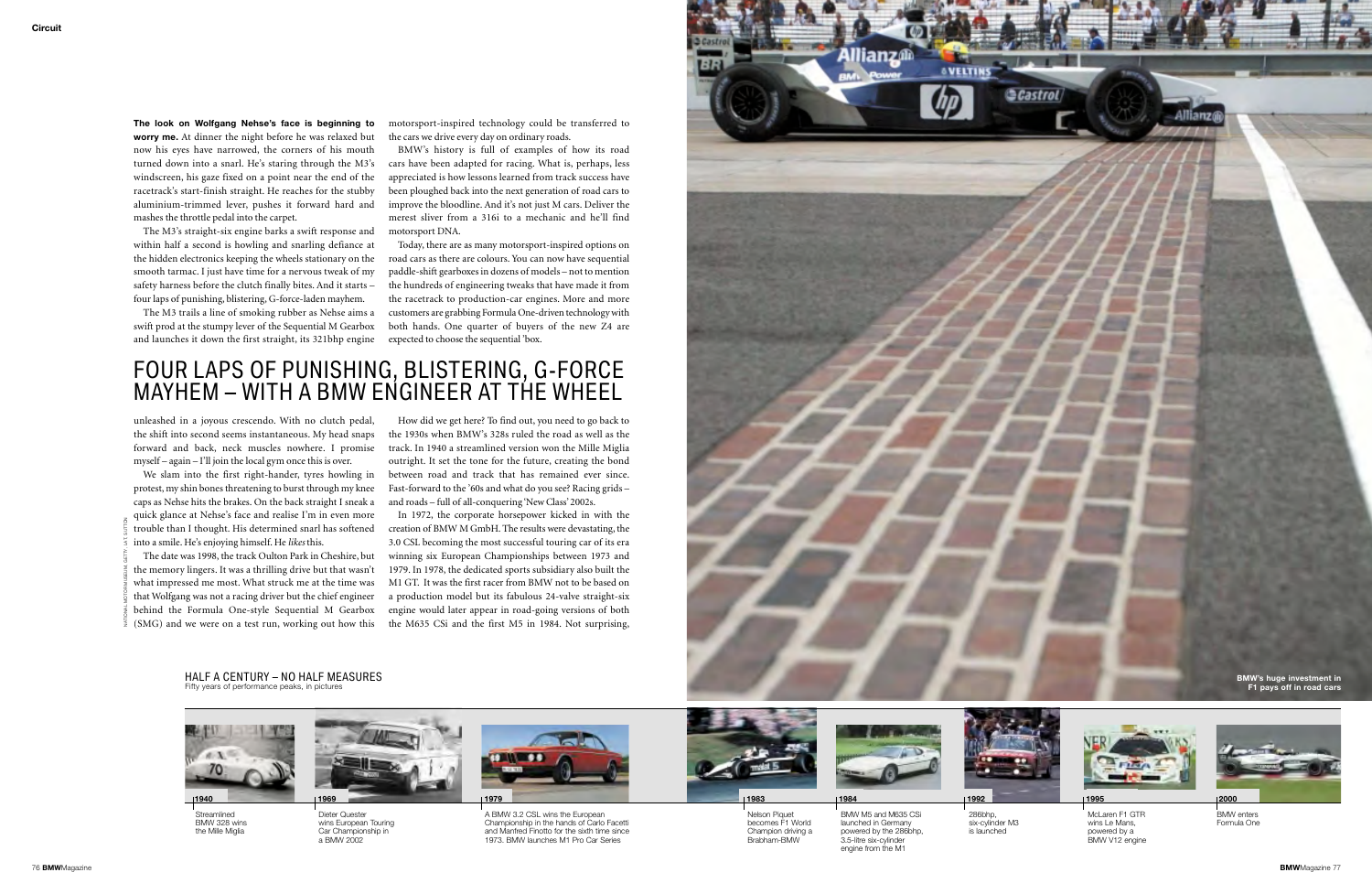

road car activities reached a peak.

The first M3 arrived in 1986. Powered by a 200bhp, 2.3-litre, four-cylinder engine, it caused a storm on the track and on forecourts. Albert Biermann, head of development for sport and touring cars, recalls: 'The reaction was amazing. What drivers liked most was the car's extraordinarily stiff bodyshell. It had a new, welded steel roll cage whereas, until that time, most people favoured aluminium pipes bolted to the car. We learned a lot from that and soon transferred theconcept into road cars.' If you have ever wondered why your car grips the road so firmly, it's thanks, in part, to that first M3.

then, that in the 1980s BMW's motorsport and performance win in 1983 used technology previously seen in the 2002 road cars. Engineers were transferred from production cars to F1 to build it. The tricks they learned during their stay in motorsport they took back into road car development.

There was another landmark in the 1980s. The cylinder block on the 1.5-litre turbocharged grand prix car that took Nelson Piquet and his Brabham to a driver's championship

And boy, did they learn some tricks. They tested the F1 engines to destruction and succeeded spectacularly. At 1,440bhp, the F1 powerplant was around 14 times more powerful than its road-going brethren. On a recent visit to the BMW Motorsport engine development centre in Munich, I noticed that the technicians had kept trophies of those days atop filing cabinets and anywhere else they could find a space – lots of little engines personally, methodically and spectacularly blown to pieces by Nelson Piquet, just to prove that while 1,440bhp was possible, 1,441bhp was not. More practically, the engineers made

sure a variant of the engine was built into the 316i and 318i.

Recently, successes on track took a different turn. In 1995 a BMW V12-powered McLaren F1 won Le Mans. Armed with the experience, BMW returned in 1998 with the all-new V12 LMR to win outright. It's another example of BMW people working across sports and production boundaries.

In 2000, BMW returned to F1 with a new V10 powerplant. Modern F1 engines have reached a level never seen before, a combination of feather weight and outright power that regularly catapults Ralf Schumacher and Juan Pablo Montoya directly to the podium.

'This time around,' says Mario Thiessen, BMW's head of motorsport, 'we could not use a production engine for the F1 project. The demands are too high. Despite that, BMW's return to F1 would not have been possible without the

synergy between racing and production technology.'

Thiessen is talking about long-standing family values. In the same way BMW production car engineers propelled Nelson Piquet to a spectacular victory almost 20 years ago, so today, the brains behind the electronics controlling M engines do the same job on the V10. Crucial elements of the V10 come from the plant that makes regular BMW engines. Processes developed for the race engine have subsequently been applied to the power units of the M3, M5, Z8 and even the 4.0-litre V8 diesel sold in Europe. The paths of motorsport and road car development cross at the research centre in Munich known as the FIZ, the

German initials for Research and Innovation. Some of thetechniques practised there come straight from the realms of science fiction. Rather than render ideas on paper, engineers

**One for the road: the M3 CSL** 

## Hands-on experience

The SMG gearbox Wolfgang Nehse used to rearrange my internal organs on that fateful Cheshire day in 1998 was the first cut of what has turned out to be a hugely popular option on the M3. It started life as a conventional six-speed manual gearbox but with the addition of a high-speed computer and a number of tiny actuators, was transformed into a sequential, racingstyle device capable of shifting gear in a couple of hundred milliseconds – quicker than the time it takes to blink.

With SMG there is no clutch pedal. Instead, the clutch is opened and closed under computer control when the driver nudges a short, stumpy, gear lever or pulls on Formula One-style paddles just behind the steering wheel.The gearbox and engine computers work together so the driver can 'shift-by-wire', even at full throttle. Mario Theissen says in good hands the SMG box is the fastest and best way to change gear.'There is no question that keeping both hands on the wheel while changing gear works in



- F1 car, there are 'shift lights' signalling
	-



**Box of tricks: gear changes faster than you can blink**